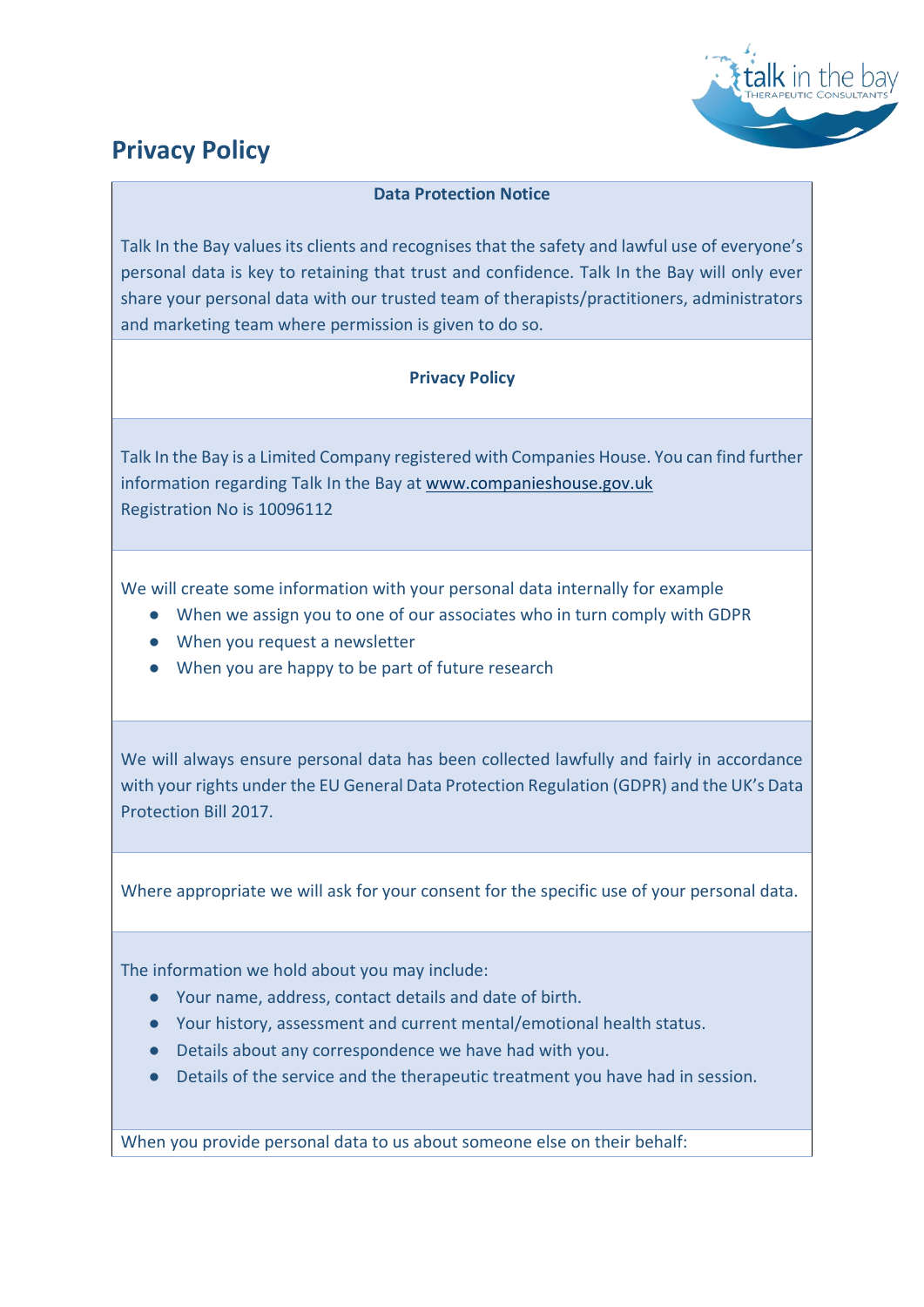

When giving us information about a family member or another person you will need to confirm they have appointed you to act on their behalf and to inform them about the way in which we will process their personal data.

Personal data we receive about you from external sources:

We may receive information about you from other people in order to deliver our services to you. This could include but is not limited to:

- Information from an employer or Health Insurer
- Information from search engine providers or analytics providers
- When you are named in our client form as a dependant requiring our services
- When we obtain medical reports
- When we liaise with your family, employer, health professional or other treatment/benefit provider.

In all these instances we will always endeavour to inform you that we will be doing this and seek your permission.

## **Securing Your Personal Data**

Talk In the Bay hold ISO certification confirming we implement standard security measures to ensure the secure management of your personal data. This includes appropriate physical, organisational and technical measures to safeguard your information. We regularly review these measures to ensure the safety of your data.

How we use your personal data:

- $\bullet$  Personal data you give us You may give us information about you when you request an appointment or enquire about our services
- If you request information about any of our services
- If you book an appointment or if you enter into a therapeutic contract with us
- If you submit a query via social media
- Brief summary notes recorded by your therapist/practitioner uploaded to Google Sheets (GDPR compliant Database) which are entered with a code and passwordprotected
- Feedback you give to us regarding our services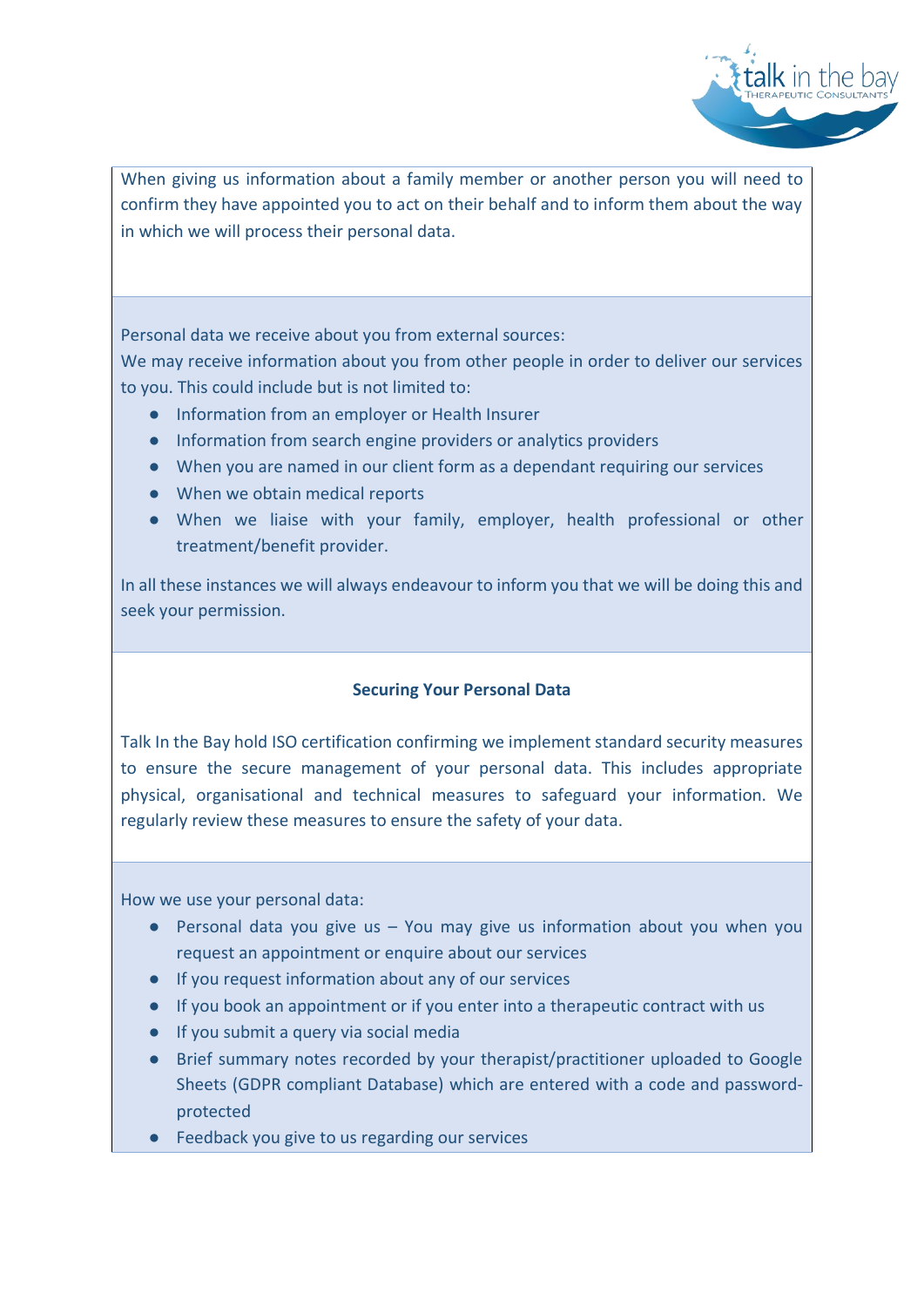

● Recordings of sessions for educational or research purposes. Your specific consent will be obtained in these instances

How we use other sensitive data:

Talk in the Bay limited has a contract with all counsellors/psychotherapists/practitioners who are sub-contracted to provide therapy or coaching on behalf of TITB that they will at all times abide by the General Data Protection Regulation and the UK Data Protection Bill. In the event of you ever making a claim, our insurance company may require information from your GP or other health professionals. This will be relevant to your claim. You have the right to see this information.

Counselling/Psychotherapy/Coaching is confidential and information will be held between the therapist/practitioner, their supervisor and Talk in the Bay management. There are however, some exceptions where confidentiality may be broken - If the client expresses intended or actual harm to themselves or others (The Terrorism Act, The Drug Trafficking Act and The Children Act) where the therapist/practitioner is legally obliged to do so by a court of law. Therapists/practitioners may also share your information in cases of referrals to GPs or other mental health professionals. In all these circumstances the therapist/practitioner will endeavour to discuss issues with you before any decision is taken.

Transfer of data outside EEA:

All countries in the European Economic Area (EEA), which includes the UK, have similar standards of legal protection for your information. We may store your information on third party data centres located outside the EEA, where there is not a similar standard of data protection laws. If so, we will take steps to ensure that adequate levels of protection are applied to your information.

Should you wish to find out exactly what information we hold about you and for what reason or if you wish to remove any of your information please contact us. Via email: [enquiries@talkinthebay.co.uk](mailto:enquiries@talkinthebay.co.uk) Telephone : 029 20103173